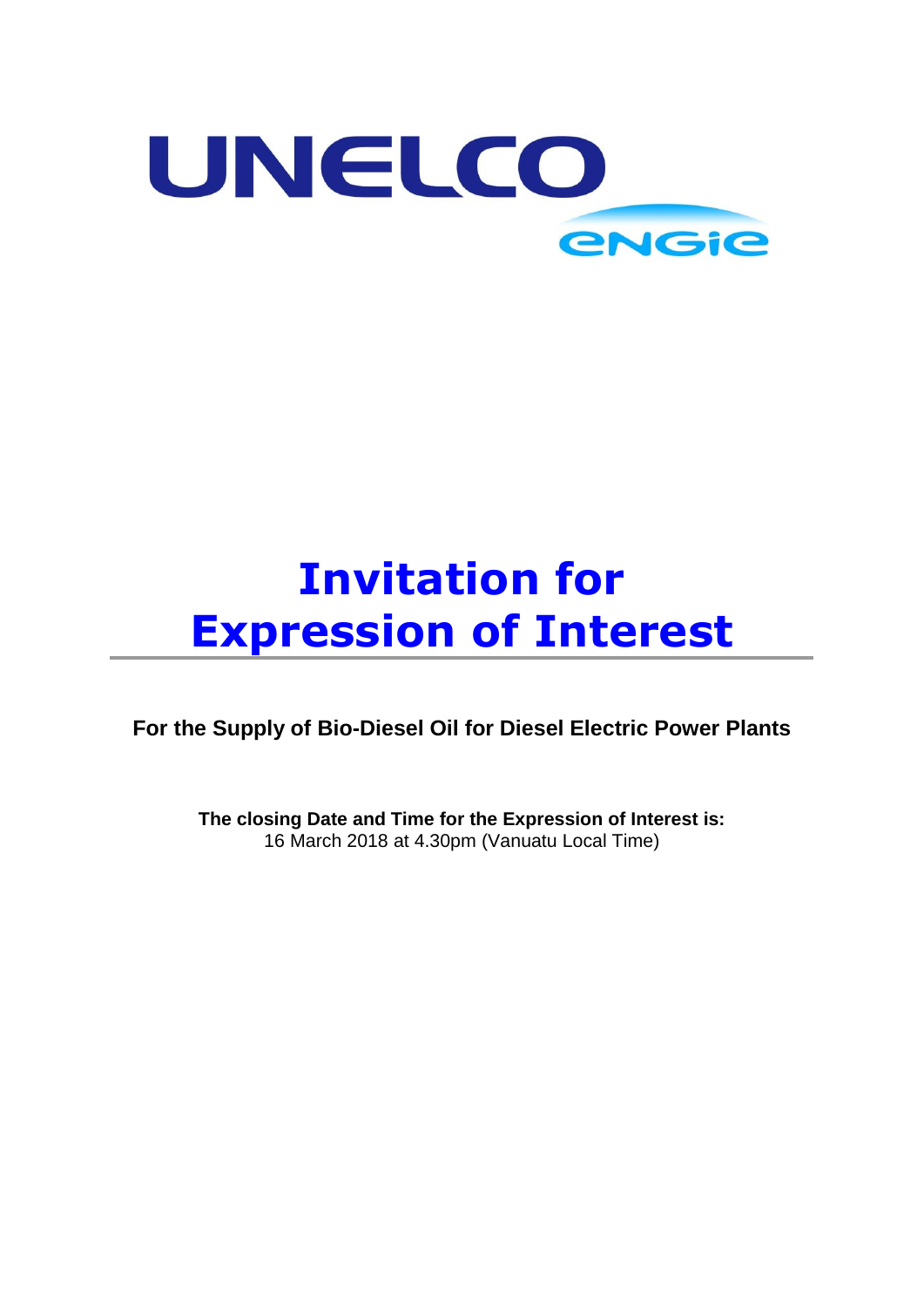## **SUMMARY**

| Schedule I - TECHNICAL SPECIFICATION OF THE BIODIESEL5 |  |
|--------------------------------------------------------|--|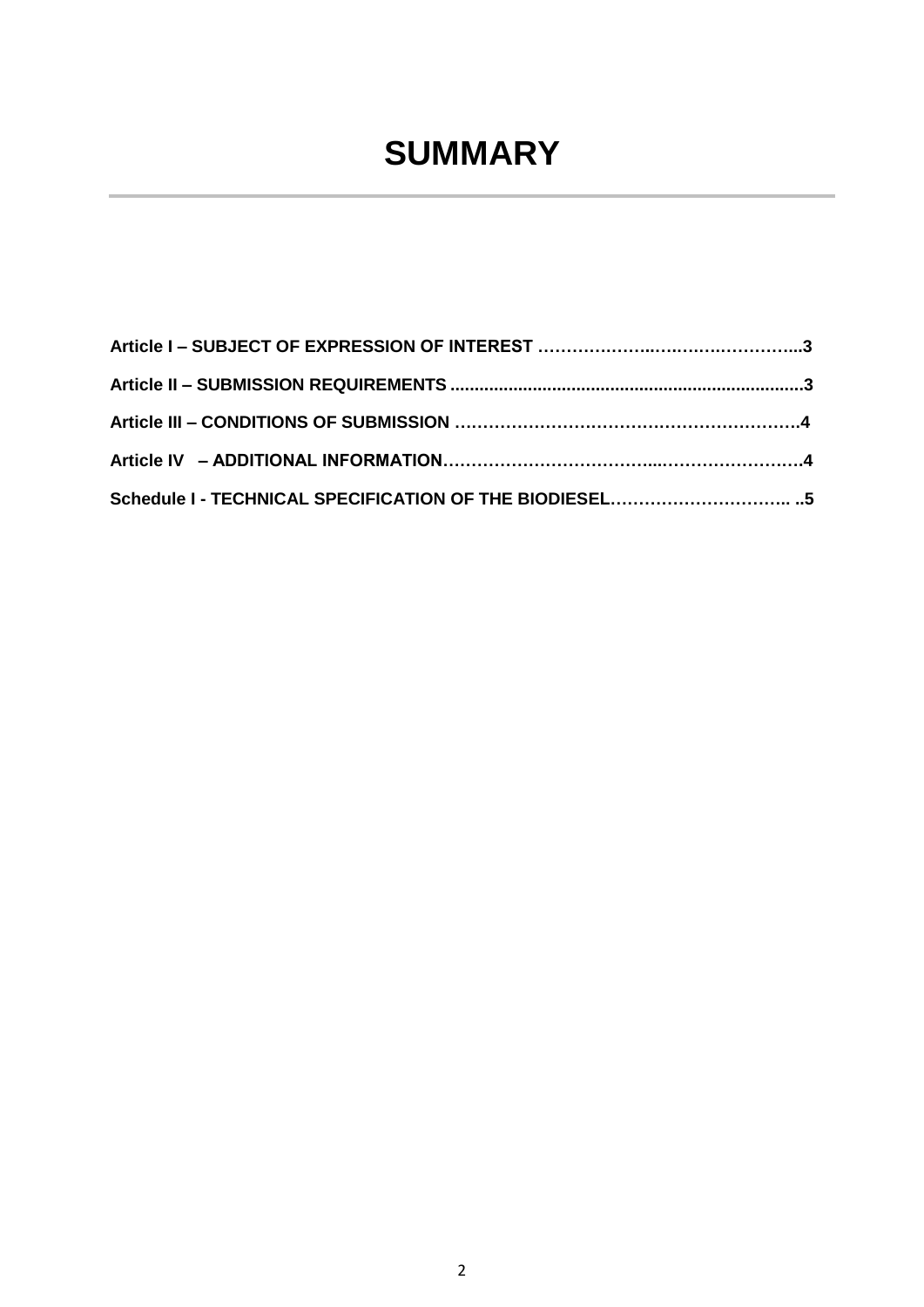## <span id="page-2-0"></span>**Article I – SUBJECT OF EXPRESSION OF INTEREST**

UNELCO ENGIE invites Expression of Interest (EOI) for its on-sites supply of Biodiesel for its diesel electric power plant below in Vanuatu:

▪ Tagabe Power Plant (near Bauerfield International Airport): for up to 8,300,000 Kg per annum.

The above quantity is estimated and it will vary depending on the market penetration of renewables (solar, wind) and the price of automotive diesel fuel.

## <span id="page-2-1"></span>**Article II – SUBMISSION REQUIREMENTS**

Any interested party submitting an EOI shall produce, for itself, its co-contractors and potential sub-contractors, a submission dossier which shall include the following documents:

- a) Justification of the legal existence of the party,
- b) Name and contact details of person within the party's organization who is responsible for this EOI,
- c) Certificate on the honor of non-conviction for violations of the Labour practices and Decent Work regarding the employment of foreign workers and the offenses of bargaining or lending of labor,
- d) Certificate of insurance valid covering professional civil liability,
- e) A technical brief summarizing the steps taken by the party to ensure the follow-up of the worksites:
	- $\checkmark$  Presentation and organization of the company (departments, number of employees, annual turnover).
	- $\checkmark$  Any quality, health and safety standards and certification or similar,
	- $\checkmark$  Indicate whether on shipping will be sub-contracted,
- f) A description of the proposed produce including its technical specifications (which must fall within the technical specifications of Schedule 1).
- g) An estimate of the quantity of product the party is capable to deliver per year.
- h) An estimated price per kg at our delivery point (Efate) as per the technical specifications.
- i) References and credentials (provide a few credentials snapshots which illustrate the party's experience providing customers with similar services).
- j) Two references of clients for which you authorize UNELCO ENGIE to contact and enquire about your services to them.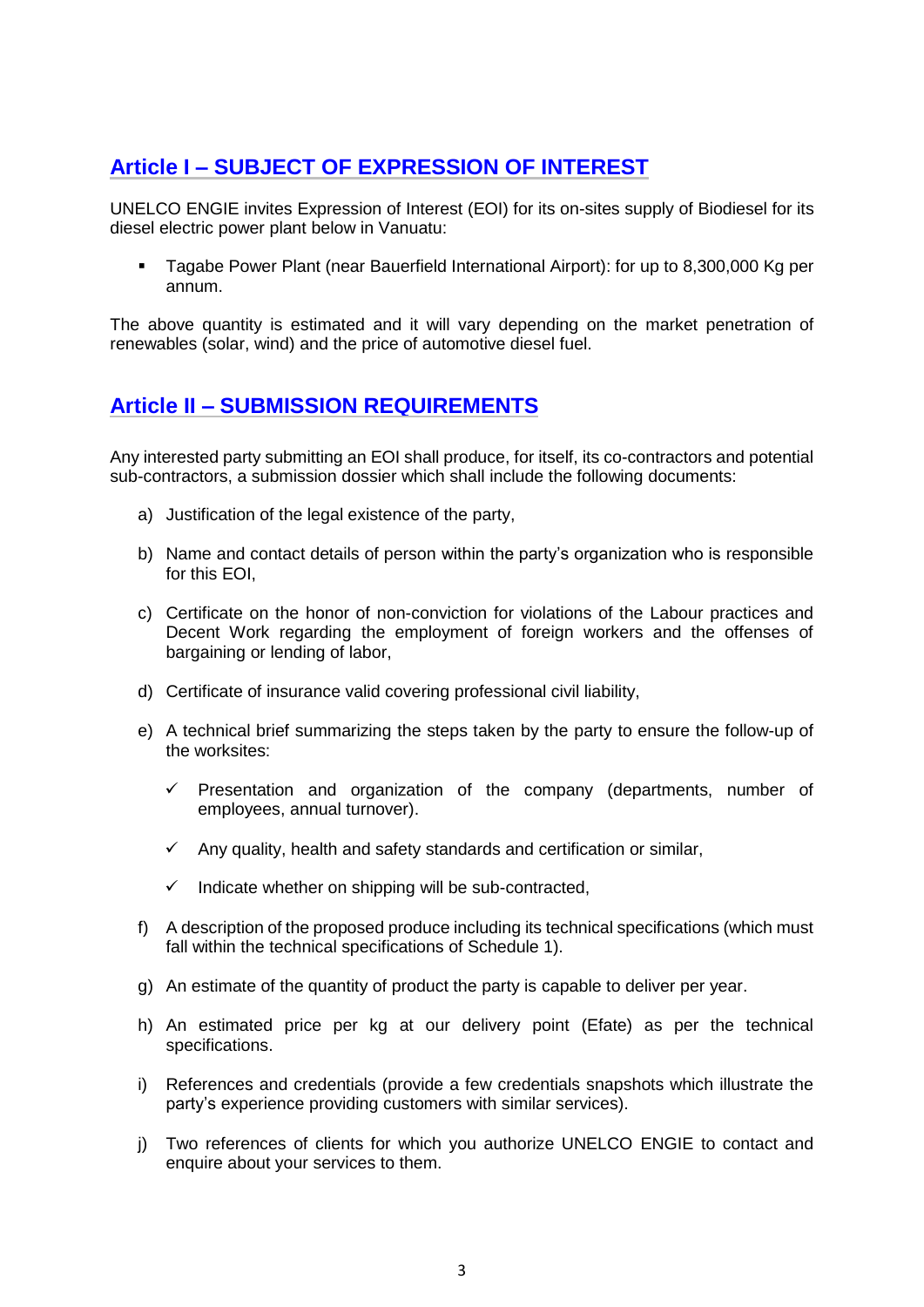## <span id="page-3-0"></span>**Article III – CONDITIONS OF SUBMISSIONS**

### **1. Submission by email**

EOI may be submitted by email to the following address: [david.lefevre.unelco@engie.com](mailto:david.lefevre.unelco@engie.com)

The documents MUST be provided in a PDF format.

#### **2. Submission by mail**

EOI may be submitted to UNELCO ENGIE's Main Office Down Town in Port-Vila to the following address:

**M. David LEFEVRE "EXPRESSION OF INTEREST" Supply of Bio-Diesel Oil for Diesel Electric Power Plants UNELCO ENGIE PO Box 26 Port Vila VANUATU**

An acknowledgment of receipt of the EOI will be sent by UNELCO ENGIE to the relevant parties which have submitted a valid EOI.

A party submitting an EOI must ensure that its submission is properly received by UNELCO ENGIE.

## **Article IV – ADDITIONAL INFORMATION**

Requests for administrative information relating to this invitation for EOI should be sent by email to: tanguy.kerzreho@engie.com

Requests for technical information relating to this invitation for EOI should be sent by e-mail to: tanguy.kerzreho@engie.com

UNELCO ENGIE reserves the right not to implement this Expression of Interest.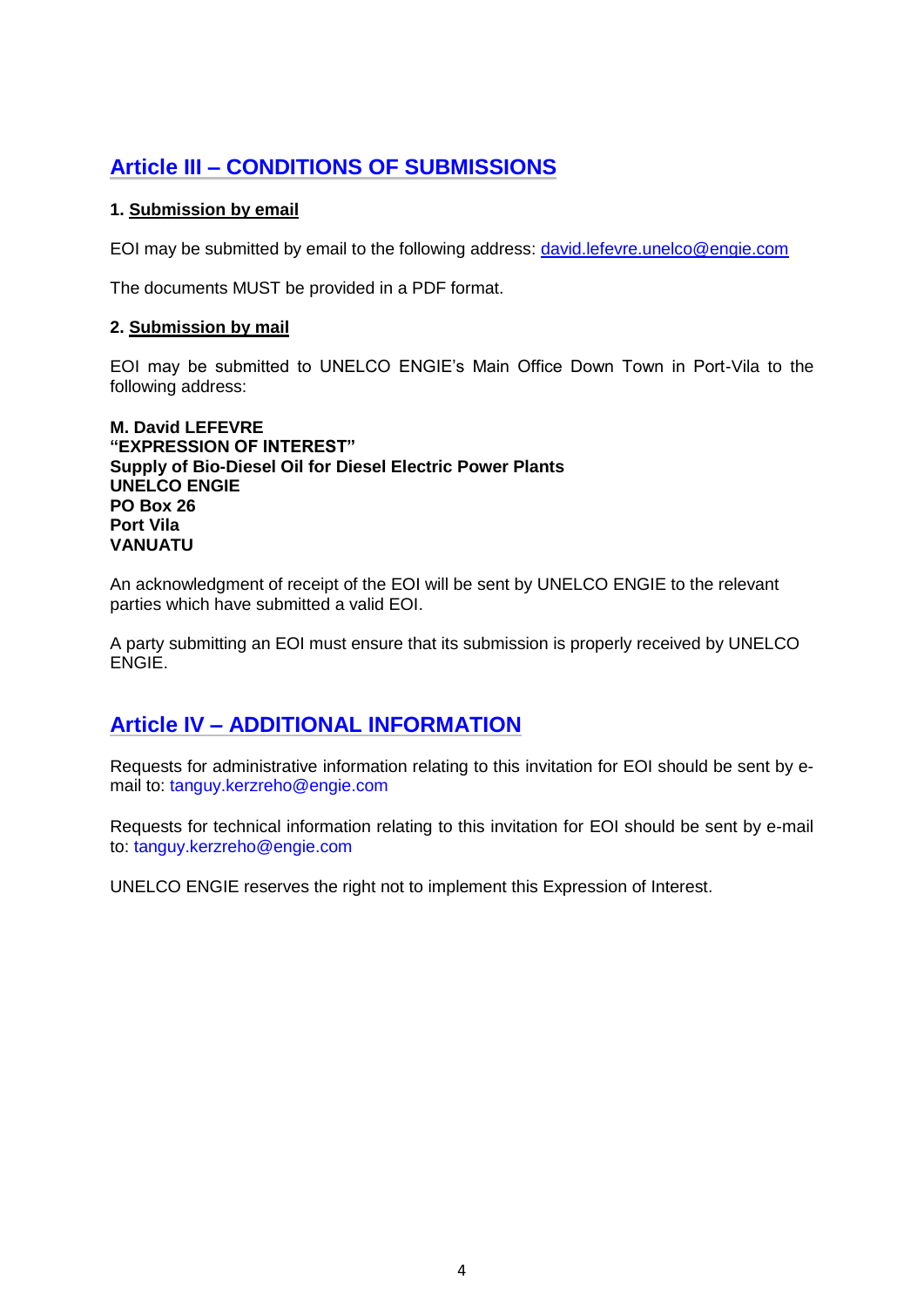## **SCHEDULE 1 - TECHNICAL SPECIFICATIONS OF THE PRODUCTS**

#### **QUANTITIES**

As an indication, the annual volume to be delivered will be according to the following estimates:

up to 8,300,000 Kg per annum.

The above quantity is estimated. Further, this quantity will vary depending on the market penetration of renewables (solar, wind) and the price of automotive diesel fuel.

#### **DELIVERY PLACE**

The biodiesel shall arrive by bulk or container at Port-Vila main wharf. The supplier will be responsible to verify the constraints of the harbour/wharf and related logistics.

Deliveries shall be made by tank trucks equipped with appropriate means. These unloading / filling operations are carried out by the supplier, under his entire responsibility and in compliance with the regulations in force. The supplier shall take all necessary measures to ensure the safety of UNELCO ENGIE personnel and facilities at the delivery points on the unloading platforms of the power station.

All precautions must be taken by the supplier for the protection and respect of the environment throughout the delivery phase until the end of the delivery operations.

The process is carried out by the suction in the truck of the supplier by the pumping system of UNELCO ENGIE. The connection is made to a valve at the end of the suction line, accessible outside the buildings on the discharge plate.

The supplier shall indicate the means and equipment it uses to ensure the delivery of the product (Number of trucks, useful volumes)

The supplier undertakes to ensure the delivery by simple request by fax, mail or email of UNELCO ENGIE and includes Saturdays, Sundays and public holidays if necessary.

#### **STORAGE**

The supplier is not required to establish a security stock. The supplier shall be responsible for delivery operations at the Tagabe Power Plant where UNELCO ENGIE has a storage capacity of 180,000 liters of biodiesel.

#### **BIODIESEL CHARACTERISTICS**

The proposed biodiesel will be exclusively of vegetable origin, that is to say:

- raw vegetable oil,
- refined vegetable oil,
- recycled vegetable oil,
- esterified vegetable oil.

The proposed biodiesel must have the following characteristics: